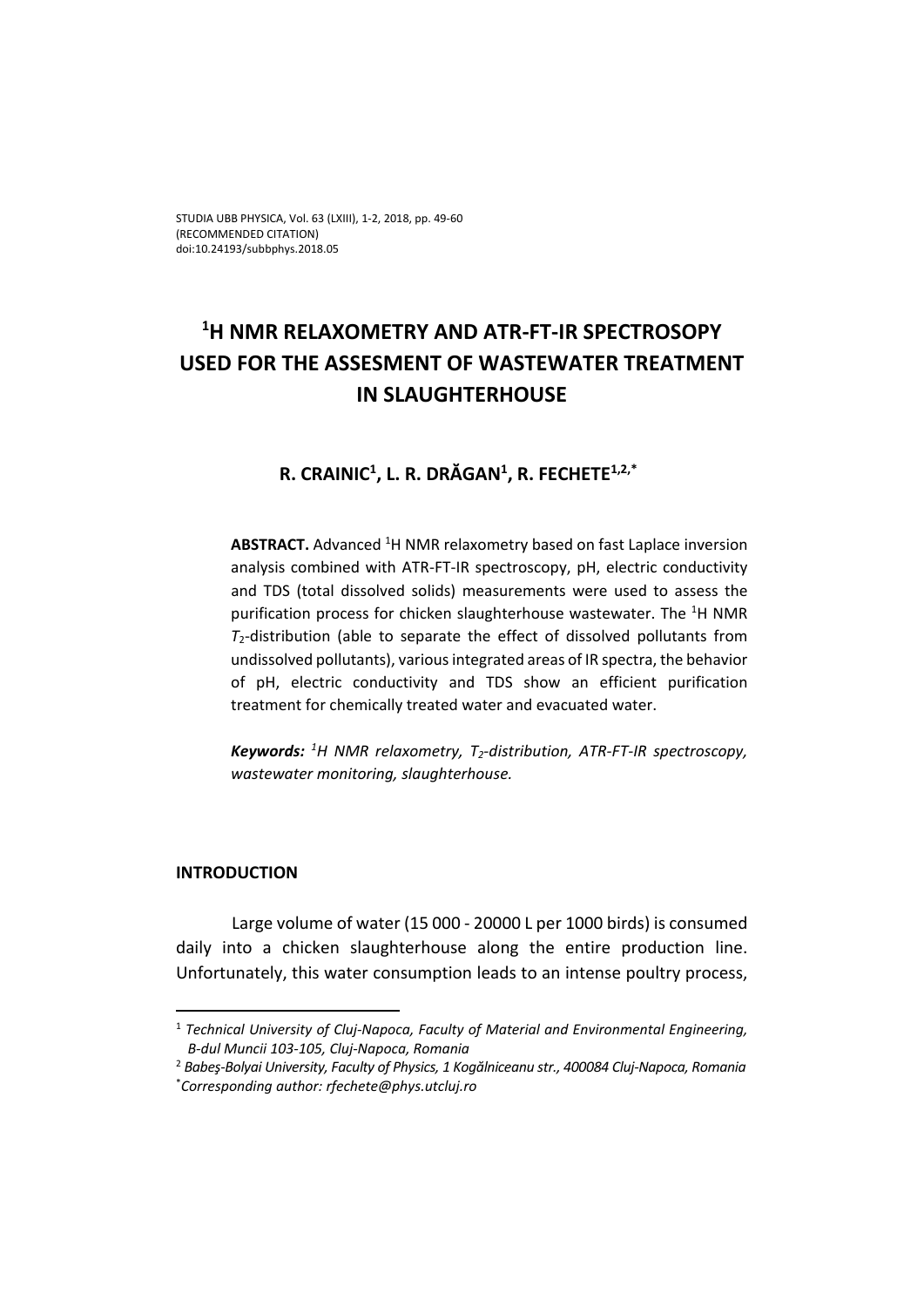since the resulted water isloaded with organic matters and can no longer be returned to the environment, usually via effluents[1, 2]. Therefore, purification treatments of wastewater before evacuation are mandatary. Regular methods largely used to monitor the wastewater purification process are based on the global measurements of apparent color, turbidity, electric conductivity (EC), total suspended solids (TSS), total dissolved solids (TDS), pH, chemical oxygen demand (COD), and ammoniacal nitrogen (NH3‐N).

The aim of this work is to implement and to use advanced methods like: i)  ${}^{1}H$  NMR relaxometry combined with FLI (fast Laplace inversion) analysis and ii) ATR‐FT‐IR spectroscopy to assess the efficiency of the wastewater treatment process starting with the untreated water up to evacuated water passing through biologically and chemically treated water. The resulted sludge is also characterized. The main advantage of the use of <sup>1</sup>H NMR relaxometry method is the fact that by FLI analysis the distribution of microscopic parameters like transverse relaxation time (*T*2) is obtained. This allows the discrimination between dissolved and undissolved solids (pollutants) which further can be differentiated by their degree of mobility. Finally, the results are compared with the classic measurements of pH, electric conductivity and total dissolved solids (TDS).

### **EXPERIMENTAL**

The wastewater samples (untreated water, biologically treated water, chemically treated water, evacuated water and sludge) were collected from a chicken slaughterhouse from the north of the Transylvania, stored into 0.5 l plastic container, transported to Technical University of Cluj‐Napoca and measured as soon as possible. Before each measurement the samples bottles were agitated to homogenize the content. We started with the measurement of the pH, electric conductivity and totally dissolved solids (TDS), then with  $1H$  NMR measurements and at the end we finish with the FT‐IR spectroscopy. Between measurements the samples were stored in dark at room temperature.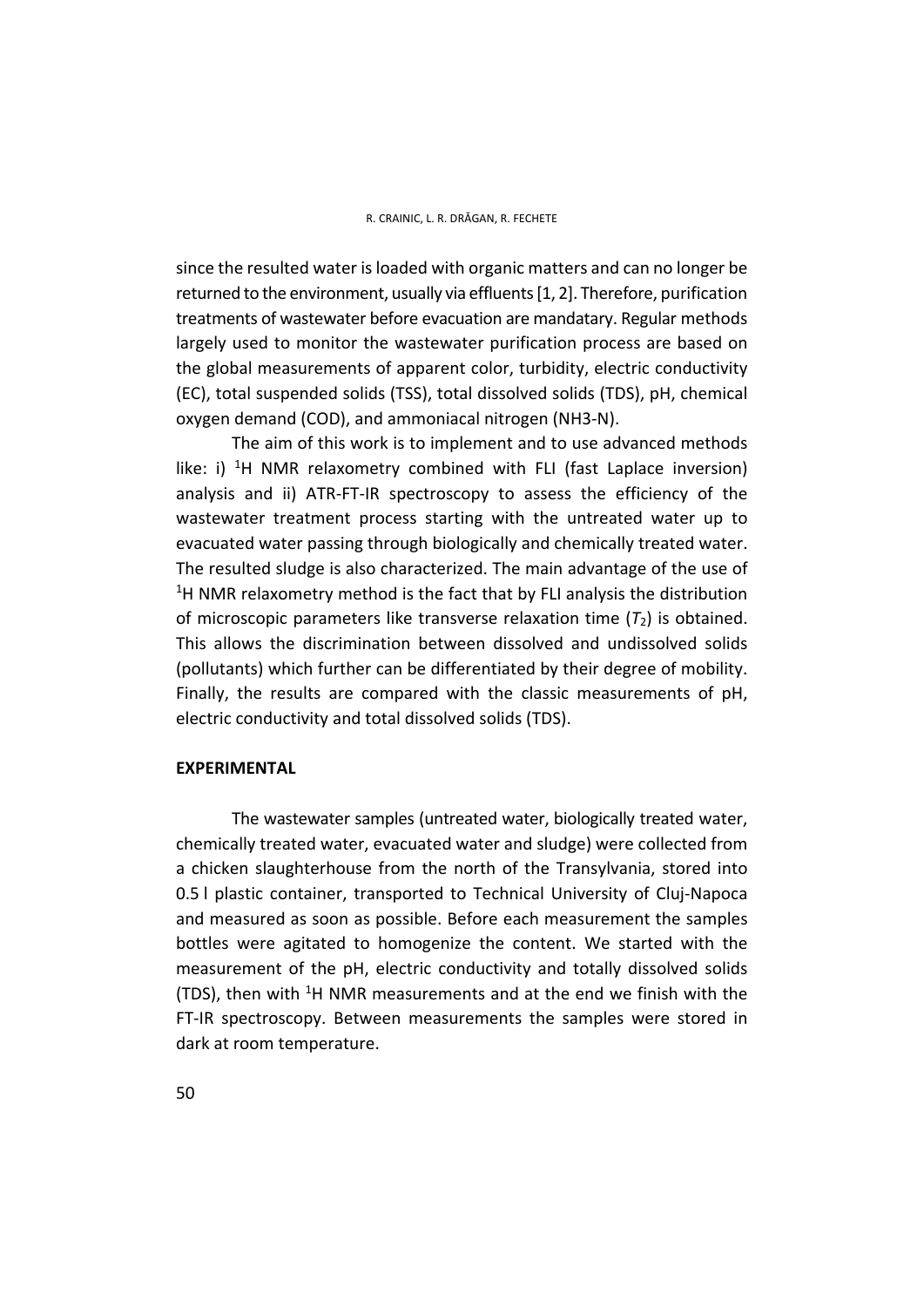1 H NMR RELAXOMETRY AND ATR‐FT‐IR SPECTROSOPY USED FOR THE ASSESMENT OF WASTEWATER TREATMENT …



**Fig. 1.** The CPMG pulse sequence used for the <sup>1</sup>H NMR data acquisition.

The <sup>1</sup>H NMR relaxometry measurement of all wastewater samples was performed using a Bruker Minispec MQ 20 spectrometer (19.69 MHz working frequency) using the well knows CPMG pulse sequence (see Fig. 1) with echo time  $\tau_1$  = 5 ms. A number of 3000 echoes were registered. The recycle delay (RD) was set at 3 s and a number of 32 scans were acquired. The data were then processed using a fast Laplace-like inversion algorithm, intensively used in the last years to analyze multi‐exponential decay curves [3‐10].

The FT‐IR spectra were recorded using a Jasco 6200 FT‐IR spectrometer. For our liquid samples the ATR (attenuated total reflection) accessory was used and the ATR correction was performed for each spectrum. For background we use distilled water. The spectrometer set-up was as follow: i) the start wavenumber  $\tilde{v}$  was 349.053 cm<sup>-1</sup> but due to the noisy data at low wavenumber values the spectra were cutoff at 700  $cm<sup>-1</sup>$ ; ii) the end  $\tilde{v}$  was 4000.6 cm<sup>-1</sup>; iii) to increase the signal to noise ratio (SNR) a number of 64 scans were accumulated; iv) the resolution was 4 cm<sup>-1</sup>; v) a zero filling procedure was enabled and a cosine apodization procedure was performed; vi) the auto gain was set at 8, the auto aperture was 7.1 mm and the auto filter was 10 kHz; vii) the scanning speed was 2 mm/sec.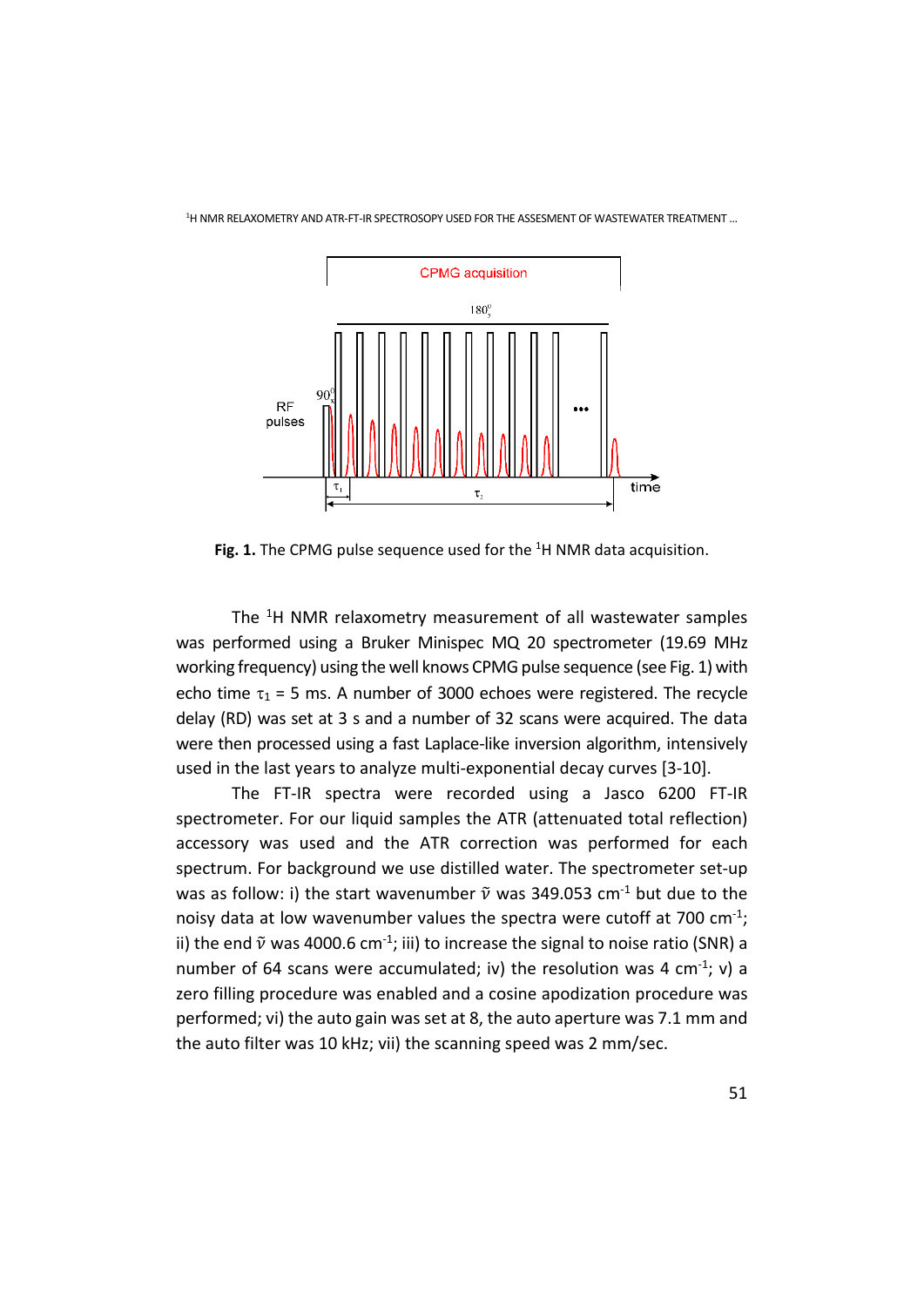#### **RESULTS AND DISCUSSION**

The CPMG decay curves recorded for the slaughterhouse wastewater and sludge in the month 2 of monitoring are presented in Fig. 2a. One can observe a fast decay curve corresponding to biologically treated water indicating the presence of components with a reduced mobility. The slowest decay CPMG curve is obtained for the untreated water. A large superposition is observed between CPMG decays belonging to chemically treated water and evacuated water, suggesting that these samples have similarly properties. A slightly faster decay was obtained for the sludge resulted from wastewater treatment. As they are, these curves are hard to be further interpreted. A proper way of interpretation of the specific relaxometry data is via the analysis of the *T*<sub>2</sub>-distribution obtained from CPMG decay, assumed to be multi-exponential [6-10].

The <sup>1</sup>H NMR *T*<sub>2</sub>-distributions measured for the untreated water, the biologically and chemically treated water, the evacuated water and sludge resulted from treatment process are presented in Fig. 2b. The transverse relaxation



**Fig. 2.** (a) The <sup>1</sup>H NMR CPMG echo trains decays measured for the chicken slaughterhouse wastewater and sludge in the month 2 of monitoring; (b) The corresponding  $T_2$ -distributions.

times specific to wastewater were obtained in the range from ~ 50 ms up to 2.3 s. The untreated water and the biologically treated water are characterized by tree peaks, the chemically treated water is characterized by a main peak located at large  $T_2$  values ( $T_2 \approx 1.35$  s) and a very small peak located at small  $T_2$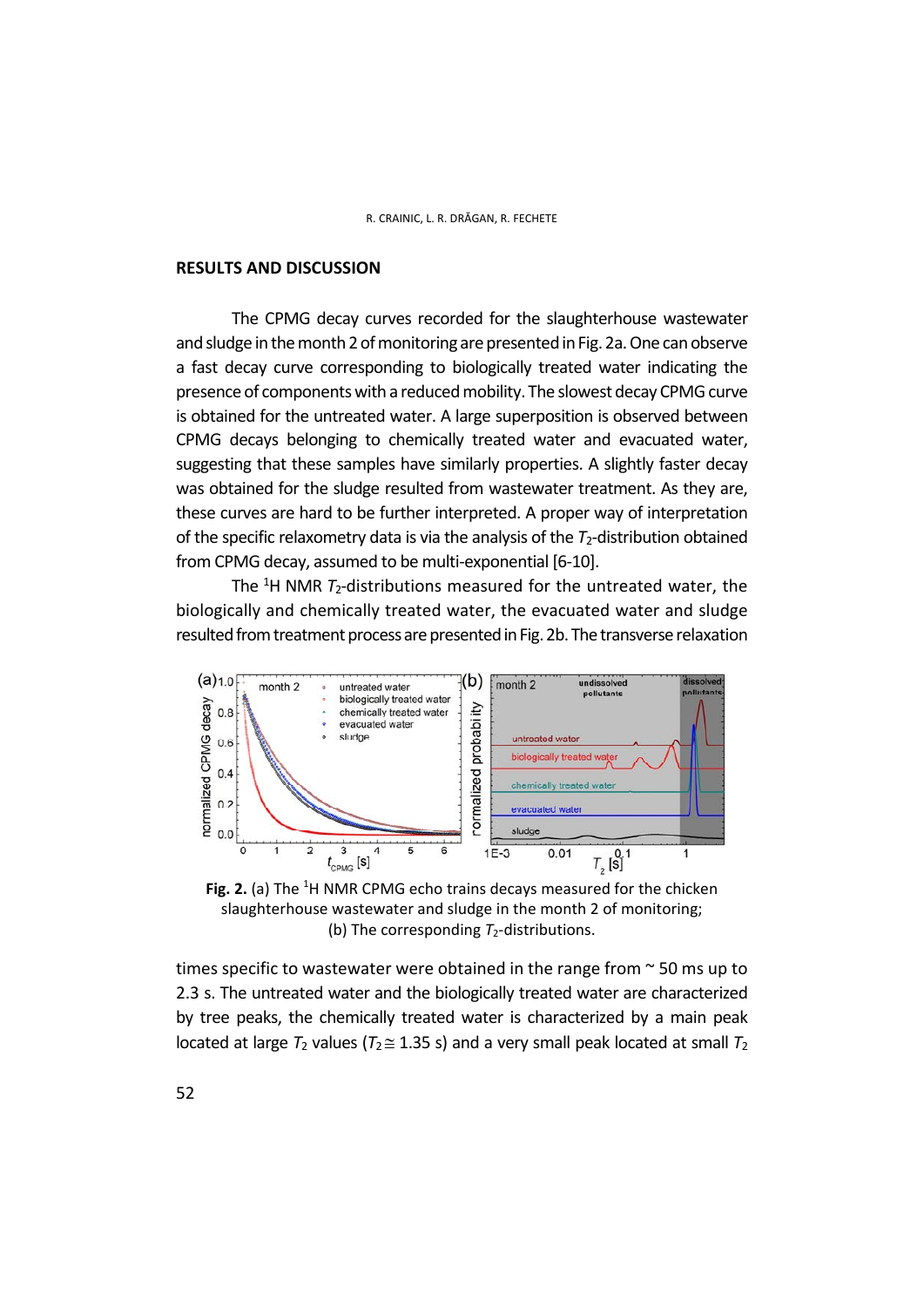values ( $T_2 \approx 128$  ms). The evacuated water is characterized by only one peak located at large  $T_2$  values. With the exception of month 1 of monitoring, where for the untreated water and biologically treated water four peaks are observed, for the month three and four of monitoring only three peaks were also observed.

For the interpretation of these distributions the full  $T_2$ -distributions domain was spitted in two subdomains and associated, base on our experimental expertise on this subject, to: i) the domain of dissolved pollutants in water for  $T_2$  values larger than 800 ms and ii) the domain of undissolved pollutants in water for  $T_2$  values smaller than 800 ms. In our experimental set-up the distilled water is characterized by the most probable relaxation time  $T_2$  value (at the peak maximum) of 2.4 s [4]. The dissolved solids with paramagnetic properties will lead to a decrease of this *T*<sup>2</sup> value. This decay is proportional with the content of dissolved solids but is also dependent on the pollutant nature. Nevertheless, one can say that a pure water is characterized by a large  $T_2$  value.

The peaks that appear in the  $T_2$ -distributions in the domain of undissolved pollutants can be assigned to water molecules attached to solids of various sizes having then different mobility. Flotation and sedimentation processes of pollutants were observed at a simplest visual inspection. It is natural to associate the large  $T_2$  value with more mobile water molecules hence with small undissolved pollutants. The medium mobile water molecules attached to medium size undissolved solids are characterized by peaks with  $T_2$  values in the range of  $\sim$  60 ms to  $\sim$  170 ms. For month 1 of observation the *T*2‐distributions (not shown here) presents four peaks for untreated water and biologically treated water samples. There the fourth peak appearing to the smallest  $T_2$  values (in the range of  $45 - 47$  ms) were associated with the less mobile water molecules attached to the largest pollutant particles.

In all 4 mounts of monitoring the  $T_2$ -distributions measured for the sludge are characterized by four peaks. These can be found in the range from  $\approx$  0.9 ms up to  $\approx$  515 ms. The peaks are more broaden compared to the peaks belonging to wastewater, regardless of the stage of treatment process, suggesting a more heterogeneous environment.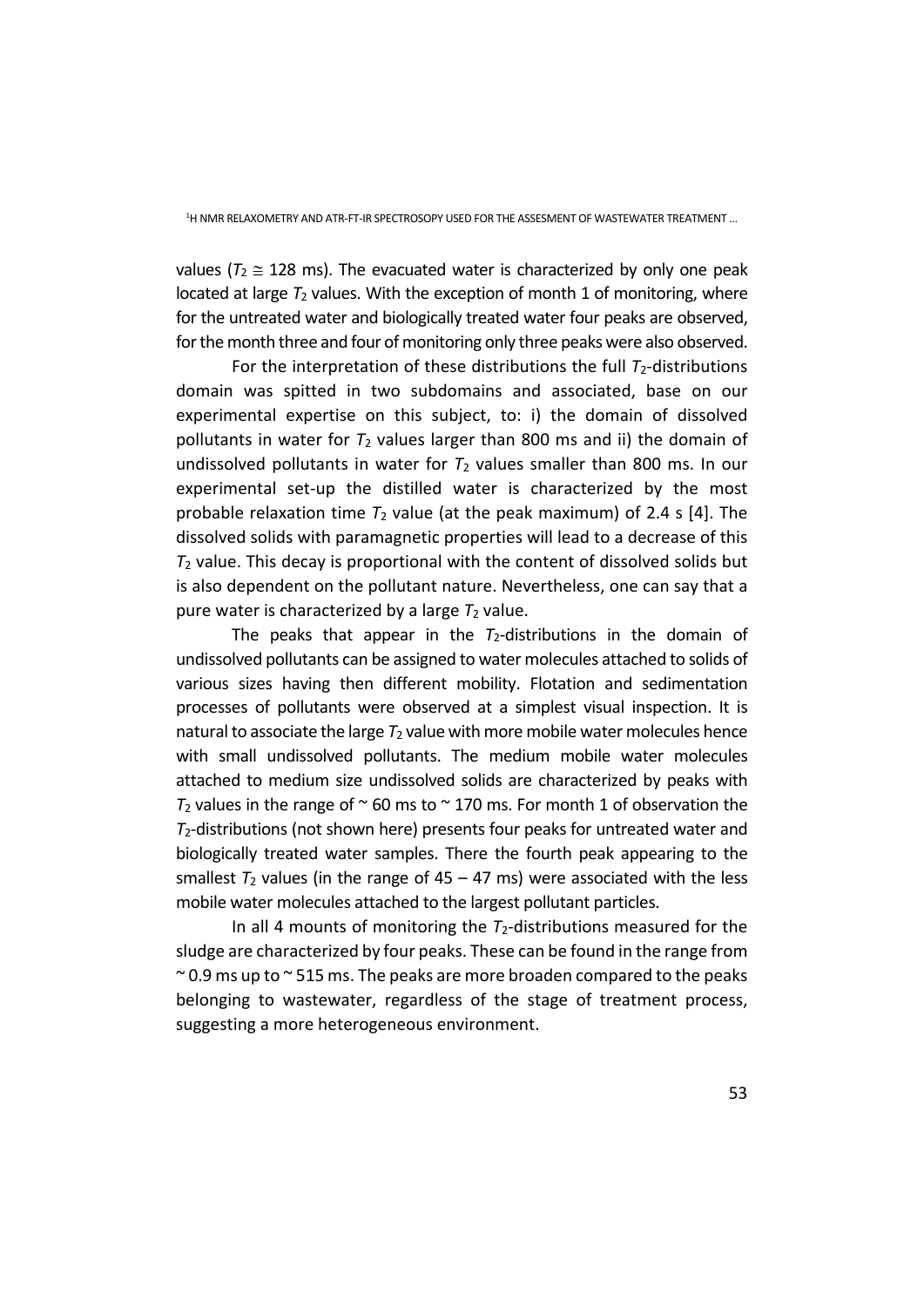Further, in this paper the largest  $T_2$  values characterizing the more mobile water pools (which may contain only dissolved pollutants) will be labeled as  $T_{2,1}$  (see Fig. 3). The next peaks going from largest to smaller  $T_2$  values (from right to left in Fig. 2b) are labeled, in order, with *T*2,2, *T*2,3, and *T*2,4.



**Fig. 3.** The values of most probable transverse relaxation times associated to (a) dissolved pollutants  $(T_{2,1})$ ; (b) most mobile water  $(T_{2,2})$ ; (c) medium mobile water  $(T_{2,3})$  and (d) water with restricted mobility  $(T_{2,4})$  measured for the slaughterhouse wastewater (untreated water, biologically treated water, chemically treated water and evacuated water) and sludge for all four months of monitoring.

From the integral area under the peaks, which is proportional with the number of protons (<sup>1</sup>H) mainly from each specific water pools, one can say that the untreated water is characterized (see Fig. 2b) by: i) a large amount of water with dissolved pollutants; ii) some undissolved pollutants with small dimensions and large mobility and iii) a small number of undissolved pollutants with medium size/mobility. As a result of biologically treatment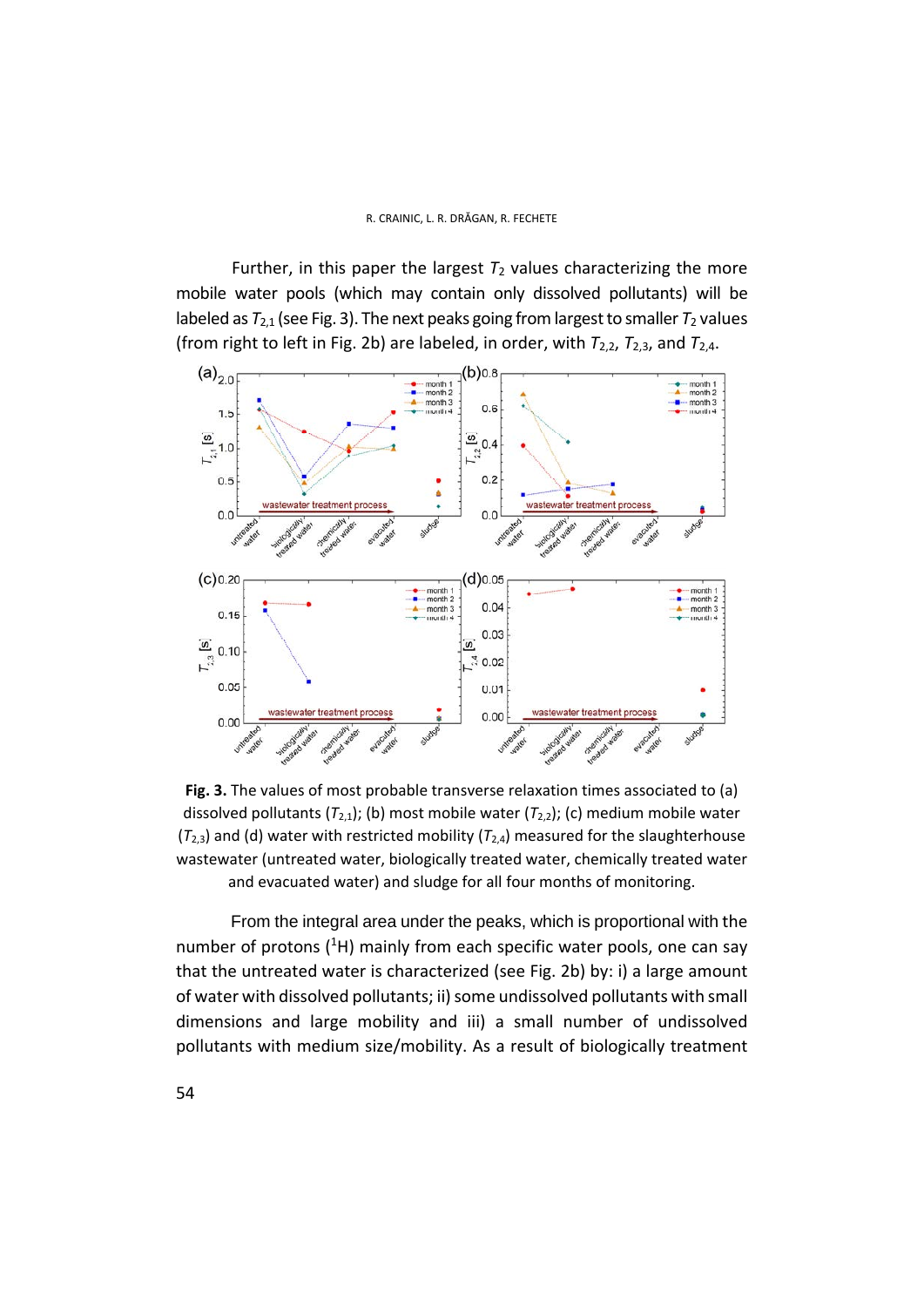the peak characterized by the largest  $T_2$  value  $(T_{2,1})$  is found at the most lower values (see Fig. 3a) indicating that a large amount of pollutants were decomposed and dissolved in water. Other significant components of biologically treated water (see the relative area of peaks of the red distribution in Fig. 2b) are pollutants with reduced mobility of small and medium sizes (see the decay of  $T_{2,2}$  in Fig. 3b and  $T_{2,3}$  in Fig. 3c).

The efficiency of chemically purification treatment can be observed by the insignificant amount of proton signals associated with water molecules attached to the undissolved pollutants (see the dark cyan distribution in Fig. 2b). Such small amount of water with undissolved pollutants was measured in the months two and three of monitoring as can be seen from the existence of  $T_{2,2}$  data in Fig. 3b. Also the increase of  $T_{2,1}$ values for chemically treated water compared to those measured for biologically treated water indicates that the chemical treatment applied by the chicken slaughterhouse in this stage is efficient. The evacuated water in all four months of monitoring contain only a small amount of dissolved pollutants (see the *T*2,1 values in Fig. 3a) while no water with undissolved pollutants was observed (lack of data for *T*2,2 ‐ *T*2,4 in Figs. 3b to 3d).

In general all four  $T_2$  values measured for sludge are smaller than the corresponding values measured for the wastewater (see Figs. 3). There is one exception where the  $T_{2,1}$  values measured for sludge are comparable with those measured for biologically treated water. This is an indication of some similarities between the composition of water with dissolved pollutants from sludge and biologically treated water, which was also observed in the ATR‐FT‐ITR spectra. Such spectra were measured for samples obtained in months 2, 3 and 4 and are presented in Fig. 4.

At a visual inspection, the efficiency of the purification treatment process can be assessed from the overall spectral intensity. For the months 3 of monitoring the decay in the overall spectral intensity is not obvious. One can remark the relative decay of peak doublet located at  $\sim$  2852 cm<sup>-1</sup> and  $\sim$  2920 cm<sup>-1</sup> compared to the broad peak found between 2600 cm<sup>-1</sup> and 3290  $cm<sup>-1</sup>$ . Contrary for the months 2 and 4 of monitoring the overall intensity of wastewater decay from untreated water (bottom spectra with wine color in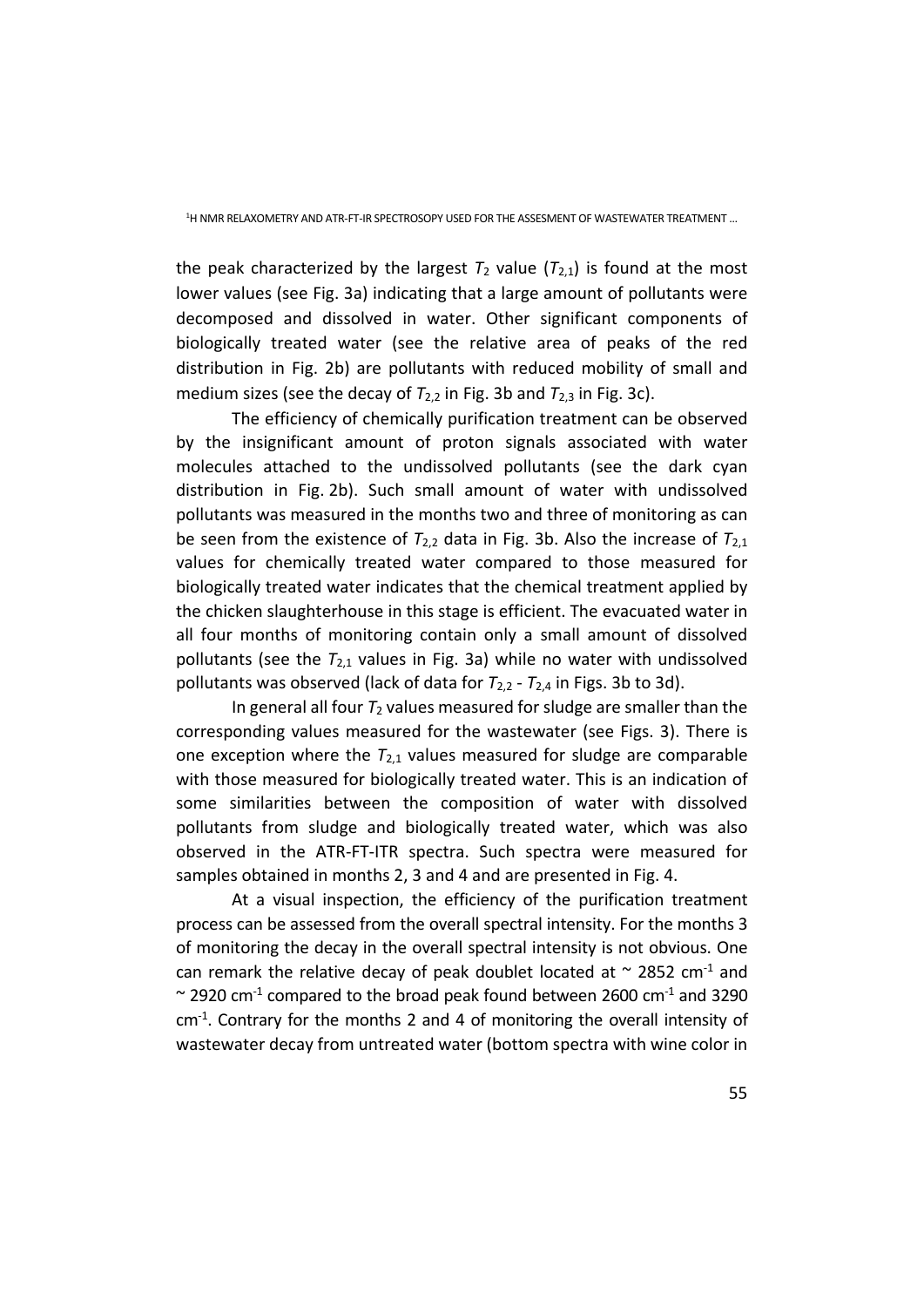

R. CRAINIC, L. R. DRĂGAN, R. FECHETE

**Fig. 4.** The ATR‐FT‐IR spectra of measured for the slaughterhouse wastewater (untreated water, biologically treated water, chemically treated water, evacuated water) and sludge in the (a) second; (b) third and (c) forth month of monitoring.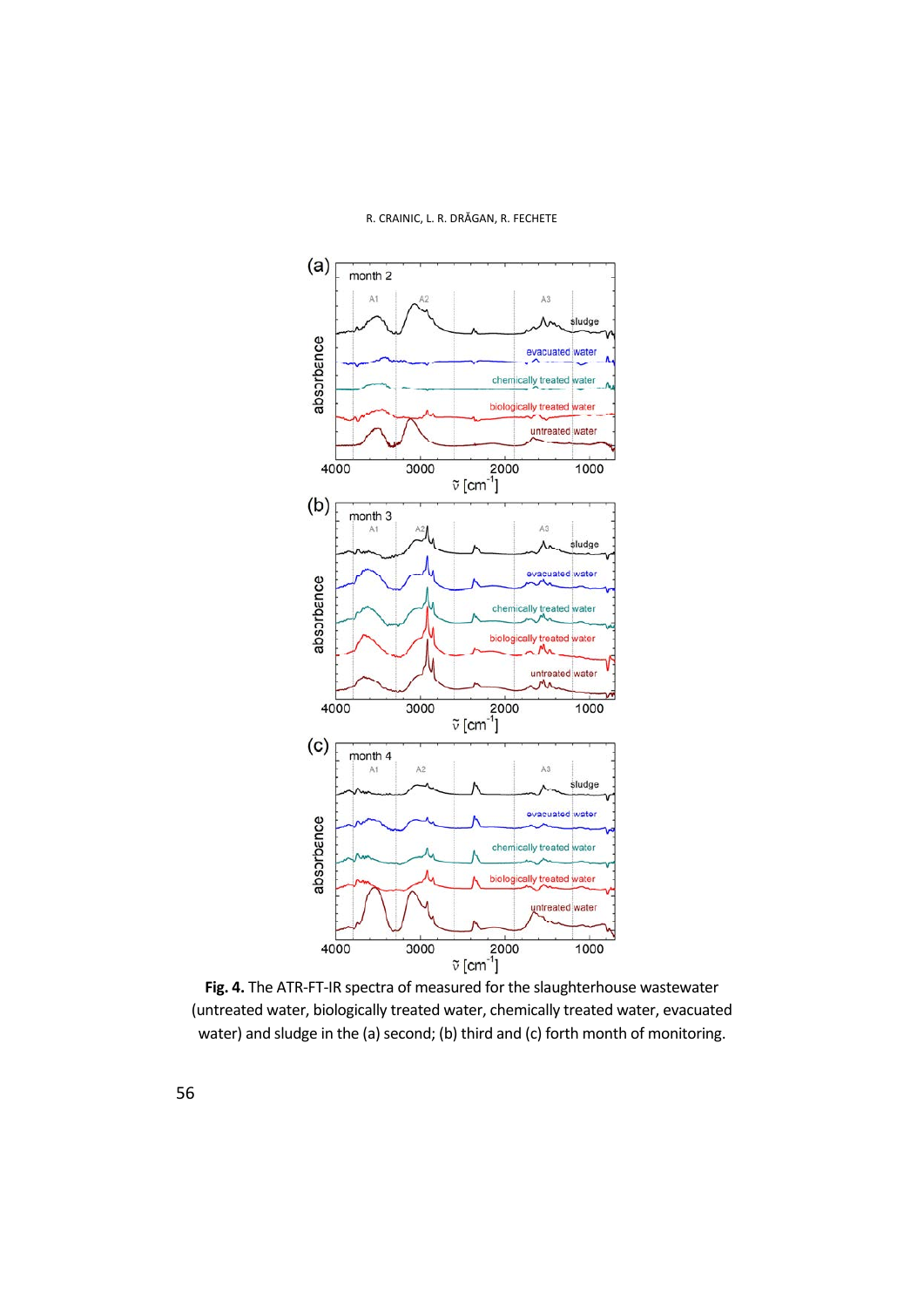Figs. 4) to evacuated water (spectra with blue line). As example, for the evacuated water sample obtained in month 2 one almost no absorption is observed. The sludge samples present similar features with the water samples since only the wet part could be measured.

The standard spectral analysis is hard to be interpreted since the pollutants are constituted from many types of organic matter. Therefore, the ATR‐FT‐IR spectra are divided in three specific regions as can be seen from Fig. 4 where light gray dashed lines delimitated the limits. The integral areas were calculated for these three domains as: i) A1 for the wavenumber domain from  $\widetilde{v}$  = 3290 cm<sup>-1</sup> to  $\widetilde{v}$  = 3800 cm<sup>-1</sup>, graphically represented in Fig. 5a; ii) A2 for  $\tilde{v}$  = 2600 cm<sup>-1</sup> to  $\tilde{v}$  = 3290 cm<sup>-1</sup>, graphically represented in Fig. 5b and iii) A3 for the wavenumber domain from  $\tilde{v}$  = 1200 cm<sup>-1</sup> to  $\tilde{v}$  = 1890 cm<sup>-1</sup>, graphically represented in Fig. 5c.



**Fig. 5.** The areas (a) A1; (b) A2 and (c) A3 as were defined for ATR‐FT‐IR spectra represented in Fig. 4 for the slaughterhouse wastewater and sludge.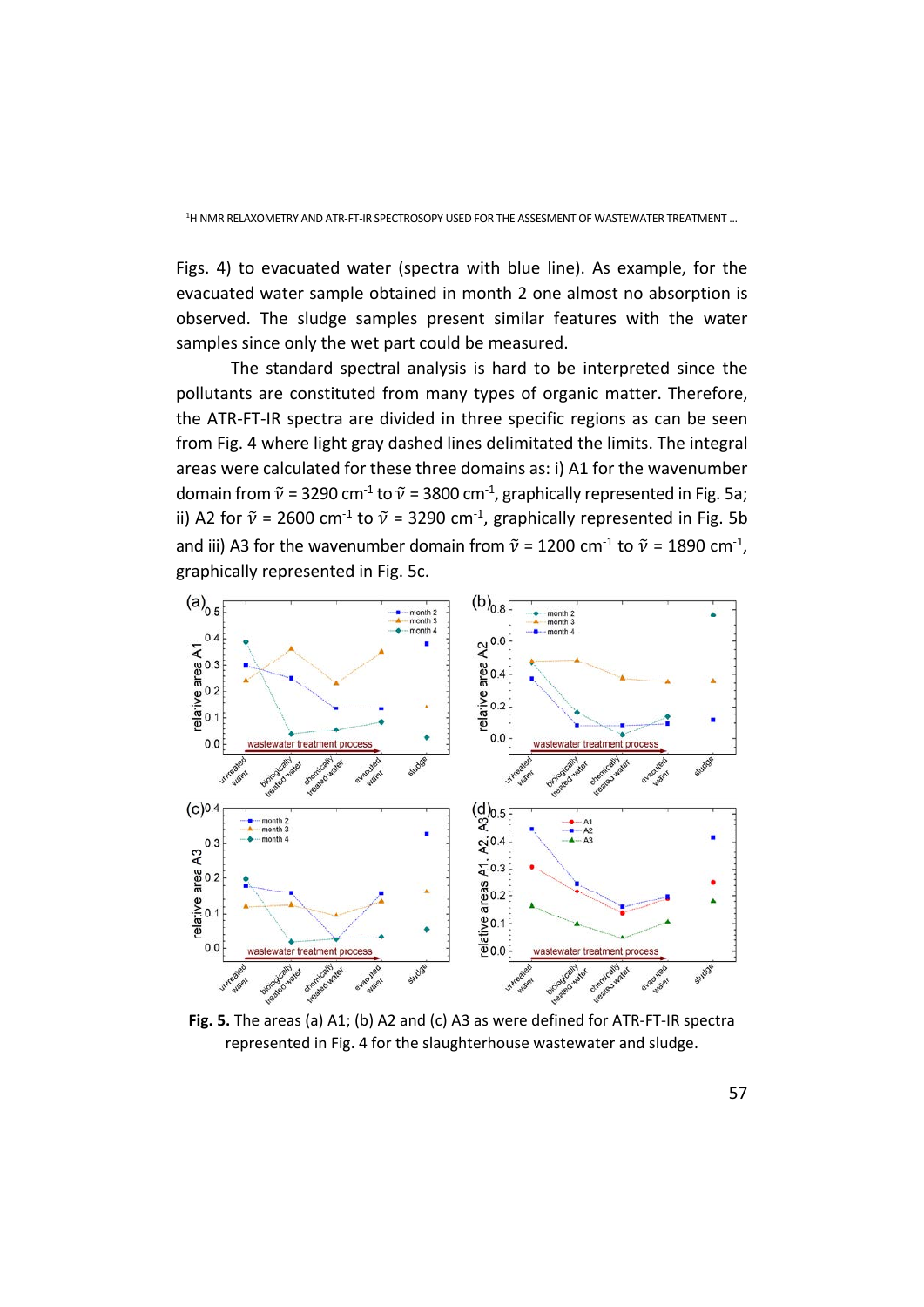

**Fig. 6.** The (a) ATR‐FT‐IR spectra of measured for the slaughterhouse wastewater (untreated water, biologically treated water, chemically treated water, evacuated water) and sludge in the (a) second; (b) third and (c) forth month of monitoring.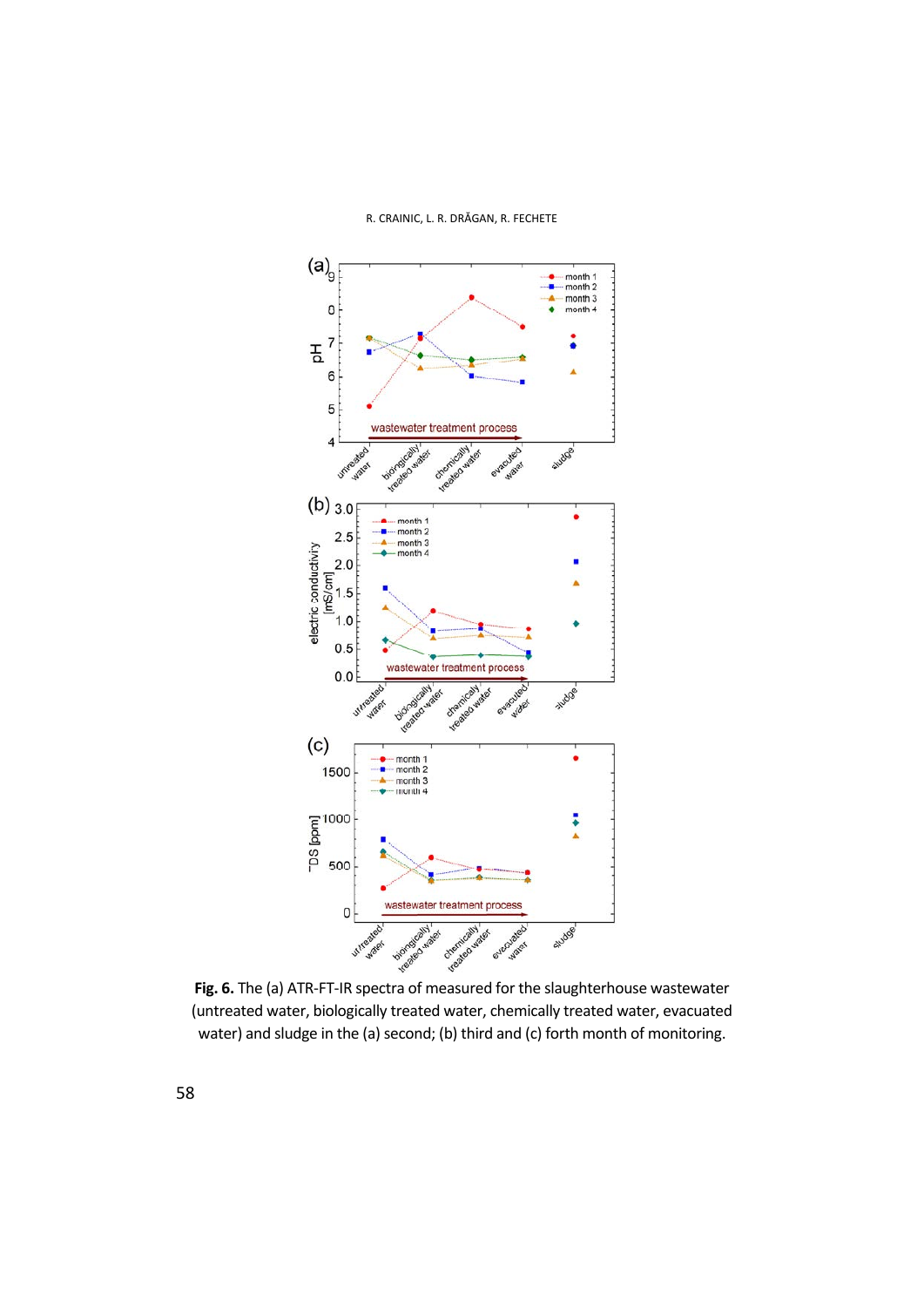1 H NMR RELAXOMETRY AND ATR‐FT‐IR SPECTROSOPY USED FOR THE ASSESMENT OF WASTEWATER TREATMENT …

The average values of integrated areas A1, A2 and A3 over all three months are presented in Fig. 5d. Mainly the values of these integral areas calculated from absorbance spectra should reflect the concentration of pollutants but also the nature of pollutants may have a certain influence. All three parameters present a net decay from a higher value obtained for untreated water to biologically treated water and to chemically treated water. A slight increase of these areas can be observed for evacuated water. More increased values are obtained for sludge.

Selections of classic parameters were also measured and are graphically represented as follows: pH (Fig. 6a), electric conductivity (Fig. 6b) and TDS (Fig. 6c). With the exception of samples measured in the first months of monitoring for the reset of water samples one can observe an initial decay of pH, electric conductivity and TDS. Then, the values of these parameters, in the experimental error limit, will have similarly values. This is an indication of the fact that these parameters are not so sensitive.

## **CONCLUSIONS**

The <sup>1</sup>H NMR *T*2-distributions were used together with ATR-FT-IR spectra to evaluate the efficiency of the wastewater along the purification process (based on both biologically and chemically treatment) into a Transylvanian chicken slaughterhouse. We show that the advantage of using the *T*2‐ distributions based analysis is the that one can discriminates between the water with dissolved solids from the water with undissolved solids and one can quantify the amount of pollutants in each reservoirs. By <sup>1</sup>H NMR relaxometry and IR spectroscopy it was shown that the quality of wastewater is significantly improved after chemical treatment. The measurement of classic parameters such as: pH, electric conductivity and TDS shown that they are not so sensitive, having similarly values for biologically and chemically treated water and for evacuated water, but in average indicating the water purification process.